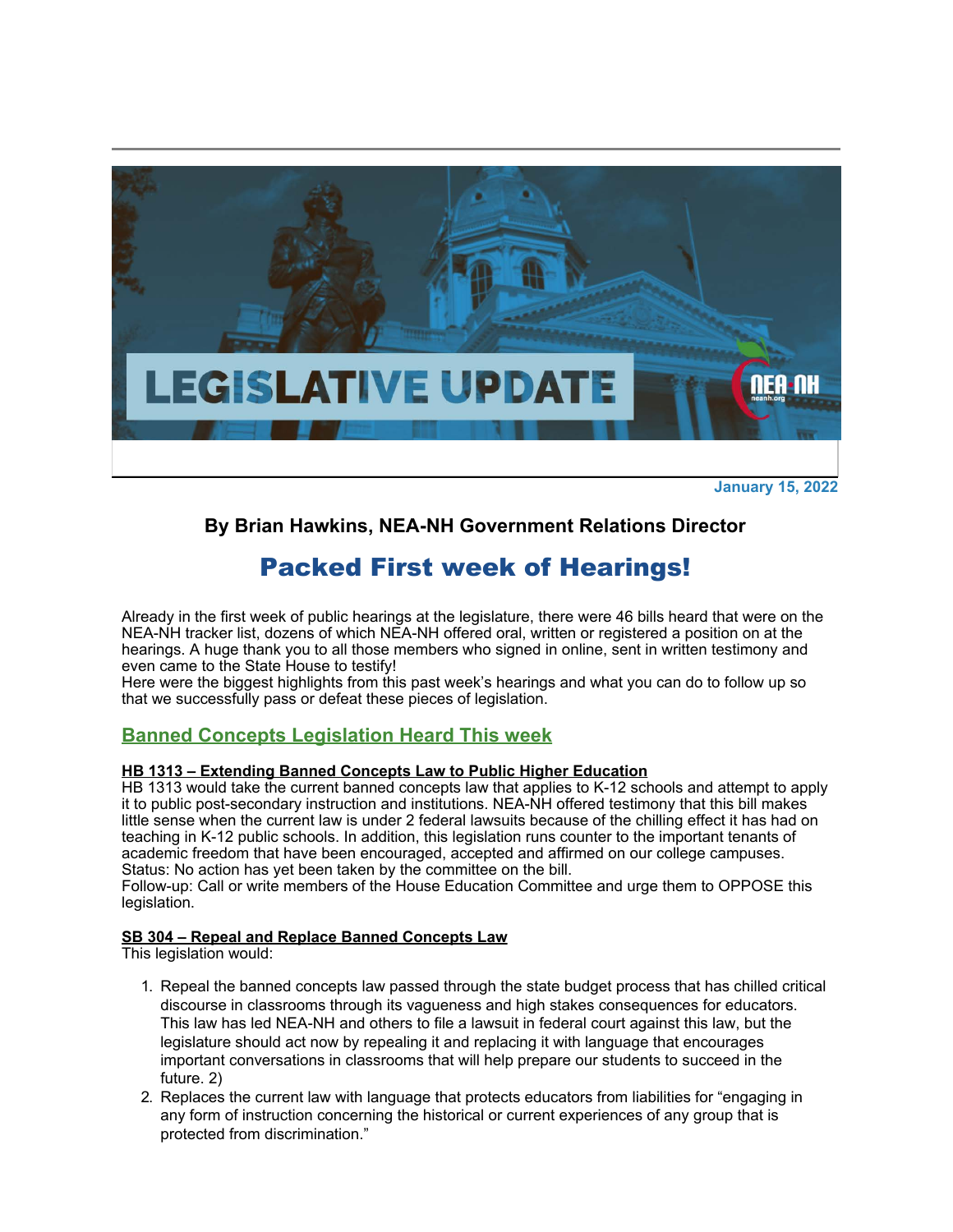This was a very robust hearing with most people who showed up in support of this repeal and replace bill. President Megan Tuttle spoke at the hearing along with several other NEA-NH members who are currently struggling with how to teach under this law. You can hear Megan's and all the other testimony on the Legislature's YouTube page: **[https://www.youtube.com/watch?v=wxkEQ\\_oena8&t=8570s](http://click.email.nea.org/?qs=8b1e7e9ee13016af3c7b9bf60198de471b017c8ed609425a638d72cdf6c8de08ececa760b6672991ca06d68234a87403c766cdbda5f64e52).** The SB 304 hearing is around 1 hour and 10 minutes into the video from that afternoon. Status: No action has yet been taken by the committee on the bill.

Follow- up: Call or write the Senate Judiciary Committee and urge them to vote in FAVOR of this bill.

# **Retirement Bills Heard This Week**

NEA-NH testified in support of 2 pro-retirement bills this week:

#### **HB 1535, relative to cost of living adjustments for retirees in the state retirement system**

HB 1535 would establish an initial cost of living adjustment for state retirees in 2022 of 1.5% who have been retired for at least 60 months. It would then setup subsequent cost of living adjustments each year that would equal social security adjustments pending approval by the NH Retirement System Board of trustees.

Status: No action has been taken yet by the committee.

Follow-up: Call or write the House Executive Departments & Administration Committee and urge them to SUPPORT this bill

#### **SB 434, relative to the reduction in the calculation of state retirement annuities at age 65.**

SB 434 would matchup the 10% reduction that happens on Group I pensions at age 65 to the person's actual full social security age which now for most people is 67. This bill for that time period would mean an important adjustment for those 2 years for retired educators who are in the Group I pool of retirees. Status: No action has been taken yet by the committee.

Follow-Up: Call or write the Senate Executive Departments & Administration Committee and urge them to SUPPORT this bill

## **Big Hearings Next Week on More Banned Concepts Laws and Adding Curriculum Inspection**

This week will be another packed week of hearings, but the biggest ones impacting educators have to do with access to curriculum and doubling down in some fashion, on the banned concepts law.

#### **"Teacher Loyalty" Bill**

HB 1255, dubbed the "Teacher Loyalty" Bill, is a piece of legislation that takes a cold-war era law prohibiting the advocating of communism by teachers in schools and turns it into a bill that doubles down on the banned concepts law that NEA-NH is currently suing the state over. This legislation attempts to vaguely restrict the teaching of the history of slavery and racism in the United States and like the current law we are under, punish teachers through the NH educator's code of conduct. You can read the full text of the bill **[here](http://click.email.nea.org/?qs=9bccea612bd6ad3d45b569bc5406d867d2b46e0ab3edf1dc4c7bf7d4bfac5f438d64b032a398d2b93d64ccb99bfb5618e3d42f00f587e5b5).**

#### **ACTION: Please Sign-in, testify, and/or contact the House Education Committee in OPPOSITION to this piece of legislation:**

**[http://www.gencourt.state.nh.us/house/committees/remotetestimony/default.aspx](http://click.email.nea.org/?qs=9bccea612bd6ad3dd2e1b429245c9ac490b212fbeecafefde6a1f7184266b482c2432cb7b51d8f81214c1fa5909b1cc7483dcc46d9bad6ce)** Public Hearing: 1/20/2022 at 11:15 a.m. **Location: Legislative Office Building, Room 205- 207, Time: 11:15 a.m**

## **Curriculum Inspection/Objection Bills**

There are a series of bills being heard in House Education and in the House Judiciary committees, whose intent is to micromanage and micro-inspect curriculum. These bills are fueled by the same authors of the "teacher loyalty" bill and the "banned concepts" law that seek to limit an honest and accurate accounting of historical and current experiences of discrimination.

#### **HB 1015 – relative to school district policies regarding objectionable materials**

This legislation would rewrite the current law that allows a parent to object to course material being used and the school district or teacher to give a minimum 2-week advance notice of sex education curriculum course material being used.

The new version that HB 1015 presents, expands the 2 weeks notice for ANY curriculum course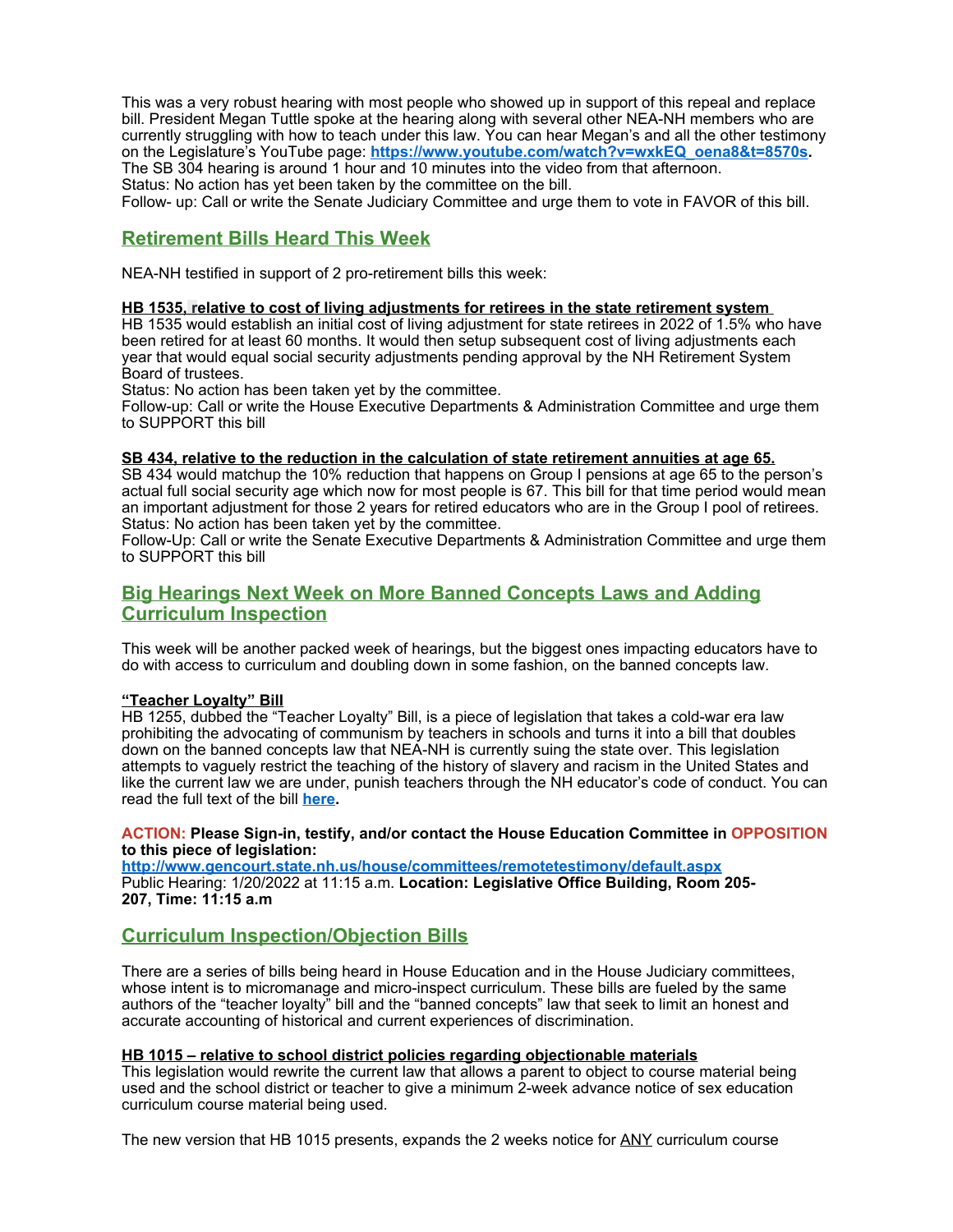material being delivered. In addition, the legislation states that the student "shall be granted an agreed upon alternative to a portion of a course or program lesson that violates the student's convictions." You can read the full language of the bill [here](http://click.email.nea.org/?qs=9bccea612bd6ad3d174a060b5043eb8d9ba4a5ddf38d770ab2f9155660d0f93b580226ee86504b91f61c3c4c0a299fbaf1792de5be53d538), but can probably see just how broad the objection language is that these sponsors are proposing. We have seen similar types of language being shopped in other states.

This legislation would put a tremendous amount of additional work on educators by expanding the notice of the current law to ALL curriculum.

#### **ACTION**: **Please Sign-in, testify, and/or contact the House Education Committee in OPPOSITION to this piece of legislation:**

**[http://www.gencourt.state.nh.us/house/committees/remotetestimony/default.aspx](http://click.email.nea.org/?qs=9bccea612bd6ad3dd2e1b429245c9ac490b212fbeecafefde6a1f7184266b482c2432cb7b51d8f81214c1fa5909b1cc7483dcc46d9bad6ce)** Public Hearing:

1/20/2022 at 9:00 a.m. **Location: Legislative Office Building, Room 205-207, Time: 9:00 a.m.**

#### **HB 1147, relative to governmental records available upon request**

This bill would establish the right to inspect and make copies of school curricula, reading lists, and student survey dates and questions. Since this bill utilizes the state's right to know law, this would allow any member of the public to inspect these items, not just the parents whose children attend that particular school.

#### **ACTION: Please Sign-in, testify, and/or contact the House JUDICIARY Committee in OPPOSITION to this piece of legislation:**

**[http://www.gencourt.state.nh.us/house/committees/remotetestimony/default.aspx](http://click.email.nea.org/?qs=9bccea612bd6ad3dd2e1b429245c9ac490b212fbeecafefde6a1f7184266b482c2432cb7b51d8f81214c1fa5909b1cc7483dcc46d9bad6ce)** Public Hearing:

1/20/2022 at 9:00 a.m. **Location: Legislative Office Building Time: 9:00 a.m.**

#### **HB 1434, relative to the availability of school curriculum materials**

HB 1434 would require that curriculum course materials taught to pupils in public schools and public academies be available to the public: "curriculum course materials lists shall be posted and readily accessible on the school administrative unit's website. In addition, a physical copy of all such curriculum course materials shall be made available for public review at the location of the school administrative unit." This is yet another bill in a line of legislation that would allow anyone into a school to view such documents, not just parents or guardians of the student attending the school.

#### **ACTION: Please Sign-in, testify, and/or contact the House Education Committee in OPPOSITION to this piece of legislation:**

**[http://www.gencourt.state.nh.us/house/committees/remotetestimony/default.aspx](http://click.email.nea.org/?qs=9bccea612bd6ad3dd2e1b429245c9ac490b212fbeecafefde6a1f7184266b482c2432cb7b51d8f81214c1fa5909b1cc7483dcc46d9bad6ce)**

#### 1/20/2022 at 2:30 p.m. **Location: Legislative Office Building Time: 2:30 p.m.**

#### **HB 1603, defining certain school information as governmental records under the right to know law**

This bill provides for the inclusion of certain records of schools and school administrative units under the right-to-know law, RSA 91-A. The bill would add among other items required to be made available: curriculum (including curriculum for all eduator/staff training regardless of the source), receipts, expenditures, and supporting documentation, complaints (undefined) and responses to complaints with only student identifying information redacted, among others.

#### **ACTION: Please Sign-in, testify, and/or contact the House JUDICIARY Committee in OPPOSITION to this piece of legislation:**

**[http://www.gencourt.state.nh.us/house/committees/remotetestimony/default.aspx](http://click.email.nea.org/?qs=9bccea612bd6ad3dd2e1b429245c9ac490b212fbeecafefde6a1f7184266b482c2432cb7b51d8f81214c1fa5909b1cc7483dcc46d9bad6ce)** Public Hearing:

1/20/2022 at 11:15 a.m. **Location: Legislative Office Building Time: 11:15 a.m.**

# **Improving Student Health and Wellness**

There are some positive bills out there that we are highlighting as well in the area of student health and wellness. Two of them are coming up next week:

#### **HB 1058, relative to the time allowed for public school students to eat lunch**

This bill would require that schools provide lunch periods that are at least 30 minutes in duration with no less than 20 minutes of that time being seated time to eat their lunch. This bill follows CDC